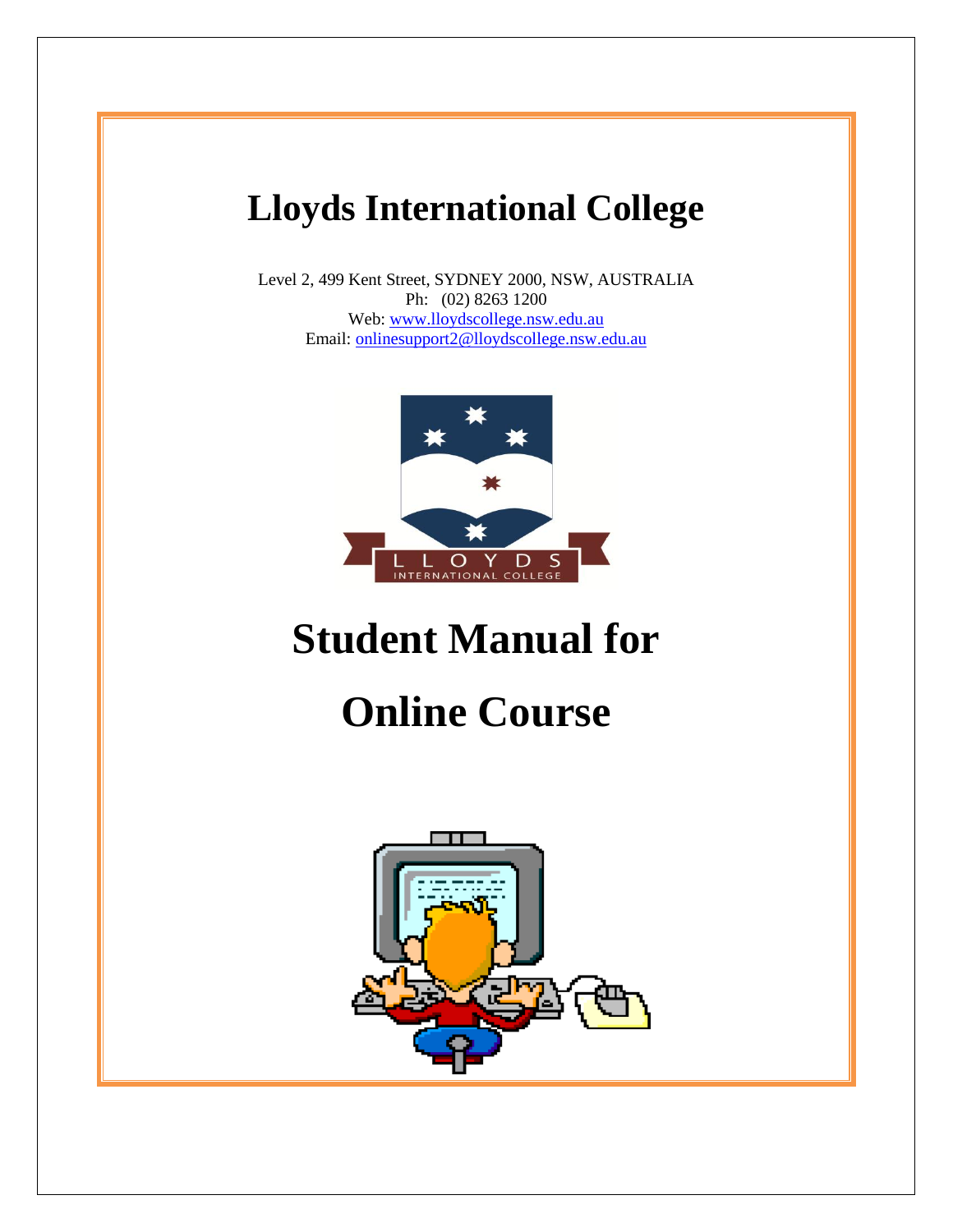#### **Table of Contents**

#### **Part I**

- I. Introduction
- II. Aims and Objectives
- III. What is Moodle?
- IV. Using Moodle at Lloyds International College

### **Part II**

# **Getting Start**

- I. Logging into Moodle.
- II. Changing your password.
- III. Use messages in Moodle.
- IV. Accessing your course.
- V. Take a quiz.
- VI. Submit assignments.
- VII. View your grades.
- VIII. Moodle units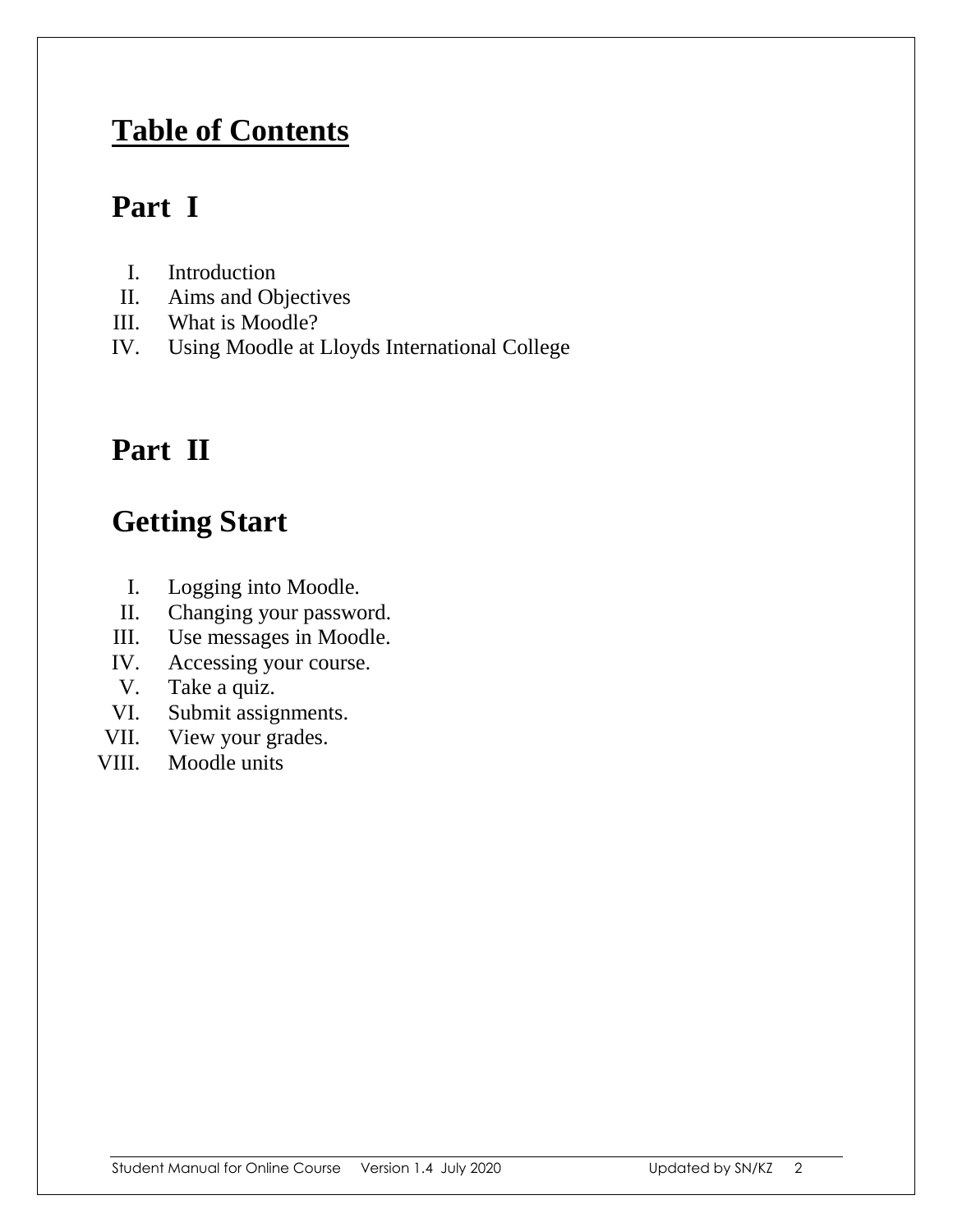

So you are taking an online class. **READ THIS FIRST:**

If you want to succeed your online class, here are some things you should know:

**Do not expect online classes to be easier than face-to-face classes.** 

Online classes are not easier than face-to-face classes. You still have all the same objectives to master as with a face-to-face class. In addition, you also have the challenges of online classes – technology requirements, self-motivation, etc.

#### **Log on to your course every single day**

Or at least 4-5 times a week. The more often you log on and communicate with your online trainer and/or classmates, the better off you will be. If you let too many days go by without logging on to your course, you may get behind and find it very difficult to catch up.

#### **I. Introduction**

In this guide, you will be introduced to the basics of participating in an online course. This will take you step-by-step through registration, entering the Moodle environment and working within Moodle.

### **II. Aims and Objectives**

Aims

- Prepare you for using an online learning environment.
- Create a unique educational environment.

**Objectives** 

- Ability to navigate within the Moodle structure.
- Understanding the activity modules.
- Interact with students and the course online trainer (s).

#### **Happy learning!**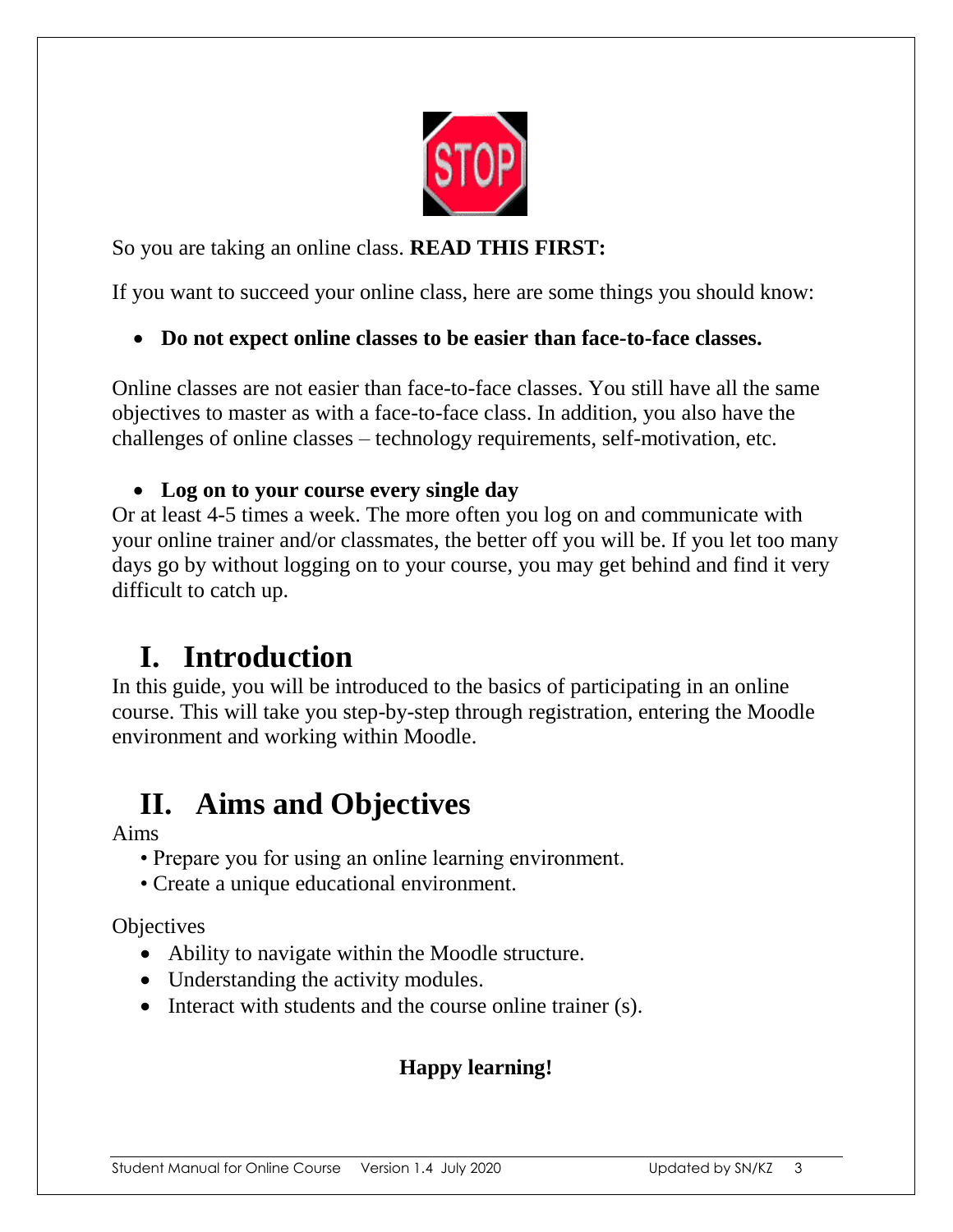#### **III. What is Moodle?**

Moodle is a program that allows the classroom to extend onto the web. Your online Trainer has many options in setting up the Moodle environment so you may access your assignments, interact with the students in your course, upload assignments, access resources and much more.

This guide is your map to the electronic classroom.

### **IV. Using Moodle at Lloyds International College**



Moodle is one of many Learning Management Systems (LMS). Simply, a LMS is software that is designed to add to face-to-face learning methods in order to enhance the learning experience of their users. Moodle runs as an interactive website with a number of features and activities designed to engage students and promote collaborative, student-centered learning.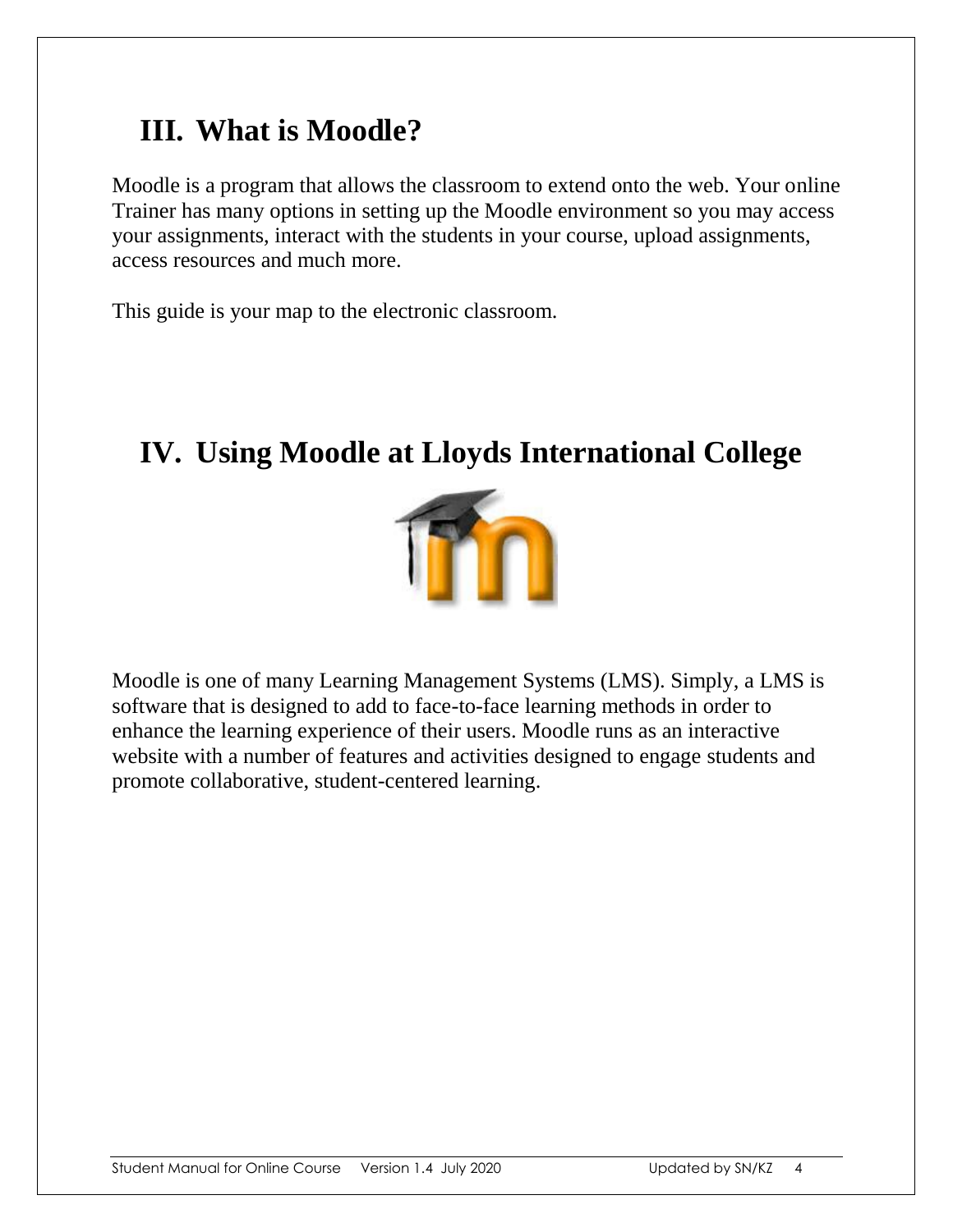### **Getting Started**

#### **I. Logging into Moodle**

Use the procedure below to log into and access your Moodle course. In order to complete the steps below, you must have a username and password and be registered in a course that is currently using Moodle as a delivery method.

#### **Make sure you have connected to the Internet**. **To access your account**

1. You will receive an email at your email address informing you that a new account has been created for you and you have been issued with a new temporary password.

Example of an email below

Hi Moodle Test, (this will be addressed to your full name)

A new account has been created for you at 'College Online Course' and you have been issued with a new temporary password.

Your current login information is now:

username: xxxxxxxxxxx ---------------your student ID password: xxxxxxxxxxx ---------------refer to the email

(you will have to change your password when you login for the first time)

To start using 'College Online Course', login at <https://moodle.lloydscollege.nsw.edu.au/login/?lang=en>

In most mail programs, this should appear as a blue link which you can just click on. If that doesn't work, then cut and paste the address into the address line at the top of your web browser window.

Cheers from the 'College Online Course' administrator,

Online Course Coordinator [onlinesupport2@lloydscollege.nsw.edu.au](mailto:onlinesupport2@lloydscollege.nsw.edu.au)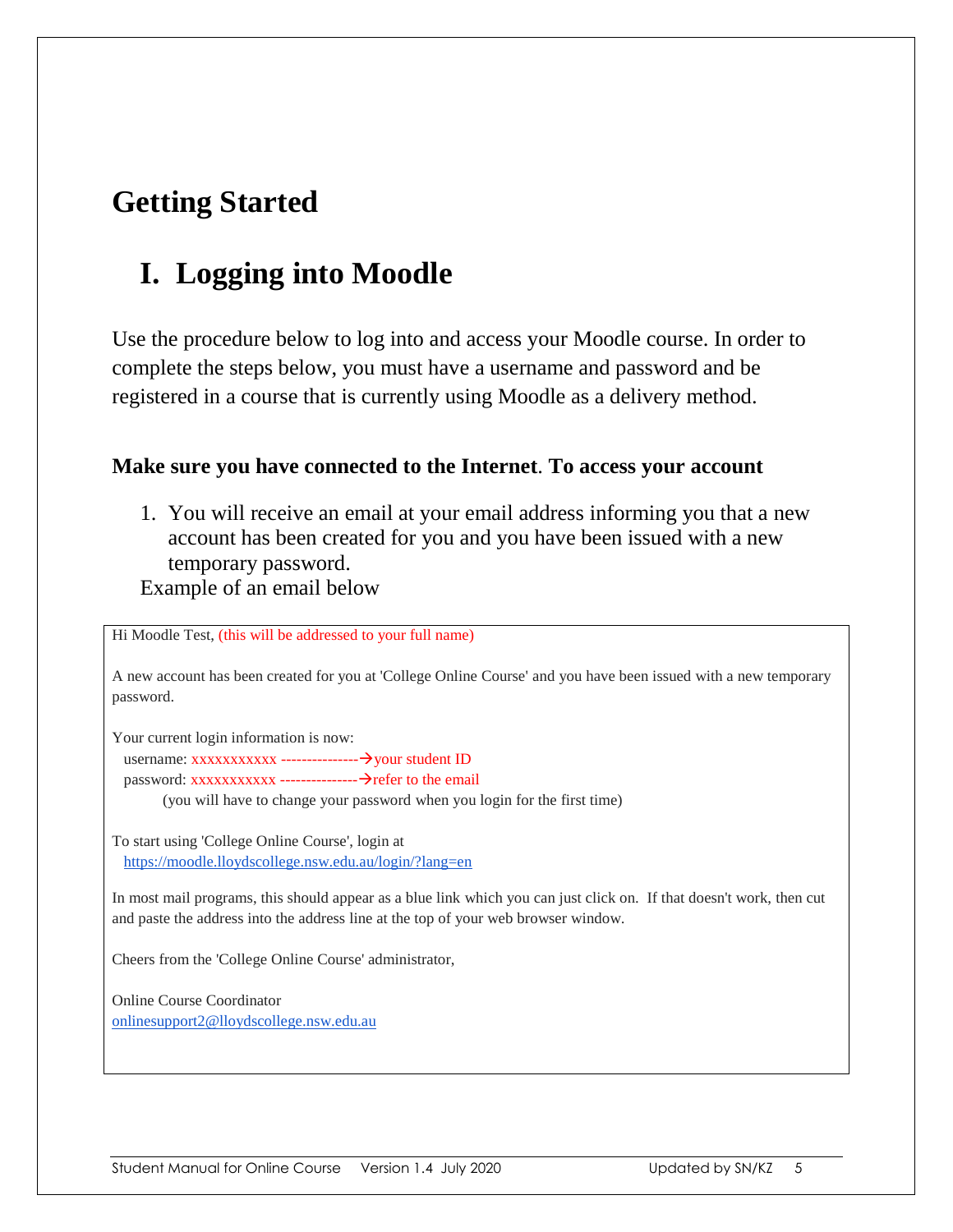Go to our Moodle web site: <https://moodle.lloydscollege.nsw.edu.au/>

| 思 |                                                                                                                                                                                                                                |  |
|---|--------------------------------------------------------------------------------------------------------------------------------------------------------------------------------------------------------------------------------|--|
|   | Log in                                                                                                                                                                                                                         |  |
|   | Username                                                                                                                                                                                                                       |  |
|   | Password                                                                                                                                                                                                                       |  |
|   | $\Box$ Remember username<br>Log in                                                                                                                                                                                             |  |
|   | Forgotten your username or password?                                                                                                                                                                                           |  |
|   | Cookies must be enabled in your browser ©                                                                                                                                                                                      |  |
|   | Some courses may allow guest access<br>Log in as a guest                                                                                                                                                                       |  |
|   | The Mill of MILL NEW WEIGHT AND THE RESIDENCE OF THE CONTRACTOR OF THE CONTRACTOR OF THE CONTRACTOR OF THE CONTRACTOR OF THE CONTRACTOR OF THE CONTRACTOR OF THE CONTRACTOR OF THE CONTRACTOR OF THE CONTRACTOR OF THE CONTRAC |  |

1. Click on the login and enter your username and password (This information is provided to you in your NEW USER ACCOUNT email).

## **II. Changing your Password**

1. Type your passwords into the fields provided and click on the "Save changes" button.

| -Change password-     |                                                                                                                                                 |
|-----------------------|-------------------------------------------------------------------------------------------------------------------------------------------------|
| Username cri0100hx9   |                                                                                                                                                 |
| Current password*     | The password must have at least 8 characters, at least 1 digit(s), at least 1 lower case letter(s), at least 1 upper case letter(s)<br>Required |
| New password*         | Ŧ                                                                                                                                               |
| New password (again)* | ۵                                                                                                                                               |
|                       | Save changes Cancel<br>There are required fields in this form marked *.                                                                         |
| Note:                 |                                                                                                                                                 |
|                       | Please remember your password for future use.                                                                                                   |
|                       | Please do not share your password with others.                                                                                                  |
|                       |                                                                                                                                                 |
|                       |                                                                                                                                                 |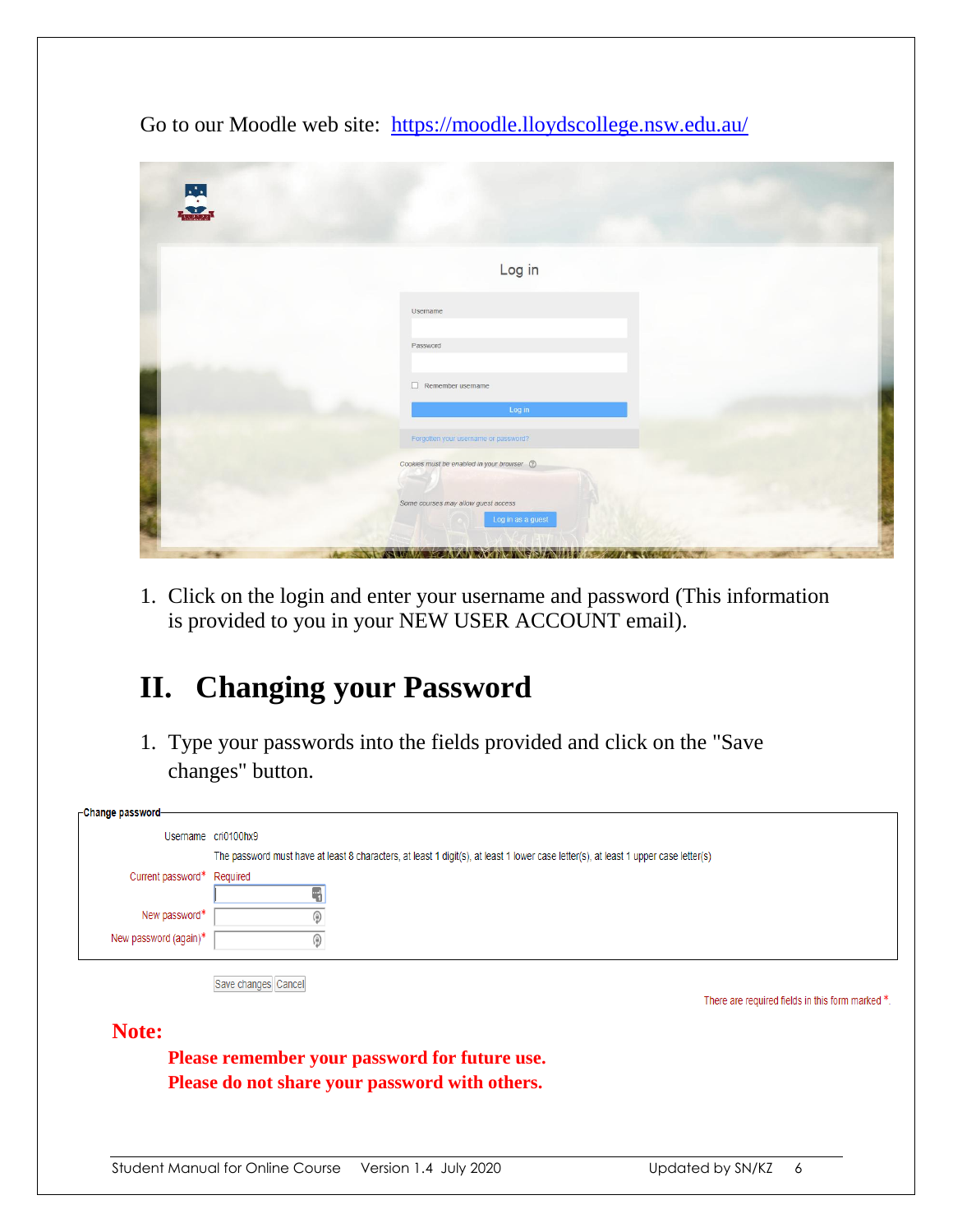#### **III. Accessing your course**

After you log in you will see your name at the top. You will also see the courses you are enrolled in as shown in the following screen .

| <b>Dashboard</b><br>My courses -                                                                         |                        |                                                                                                                                                                     |
|----------------------------------------------------------------------------------------------------------|------------------------|---------------------------------------------------------------------------------------------------------------------------------------------------------------------|
| Main menu<br>ø<br>Site news                                                                              | $\square$<br>$\square$ | Welcome to Lloyds International College                                                                                                                             |
| Ravigation                                                                                               | 日回                     |                                                                                                                                                                     |
| Home<br>Dashboard<br>Site pages                                                                          |                        | $\mathbf{D}$<br>O Y                                                                                                                                                 |
| My courses<br>Online Unit<br>Classroom Unit (= the units you are<br>studying through Zoom)<br><b>Wor</b> |                        | <b>TIMETABLE 2020</b>                                                                                                                                               |
|                                                                                                          |                        | Please click the link below for your timetable                                                                                                                      |
|                                                                                                          |                        | These timetables show assessments for each term, assessments due dates, which unit is online assessments(<br>Certificate III, IV and Diploma only ) and term break. |
|                                                                                                          |                        | Certificate 3 Time Table 2020 (26 weeks)<br>Certificate 3 Time Table 2020 (52 weeks)                                                                                |

If you do not see your course listed, contact your online support coordinator via [onlinesupport2@lloydscollege.nsw.edu.au](mailto:onlinesupport2@lloydscollege.nsw.edu.au)

To access your study materials and assessment tasks you need to click on the **course** icon located in the left side of your page under the **Navigation**, the screen will appear as following: (example below for Cert III classroom unit)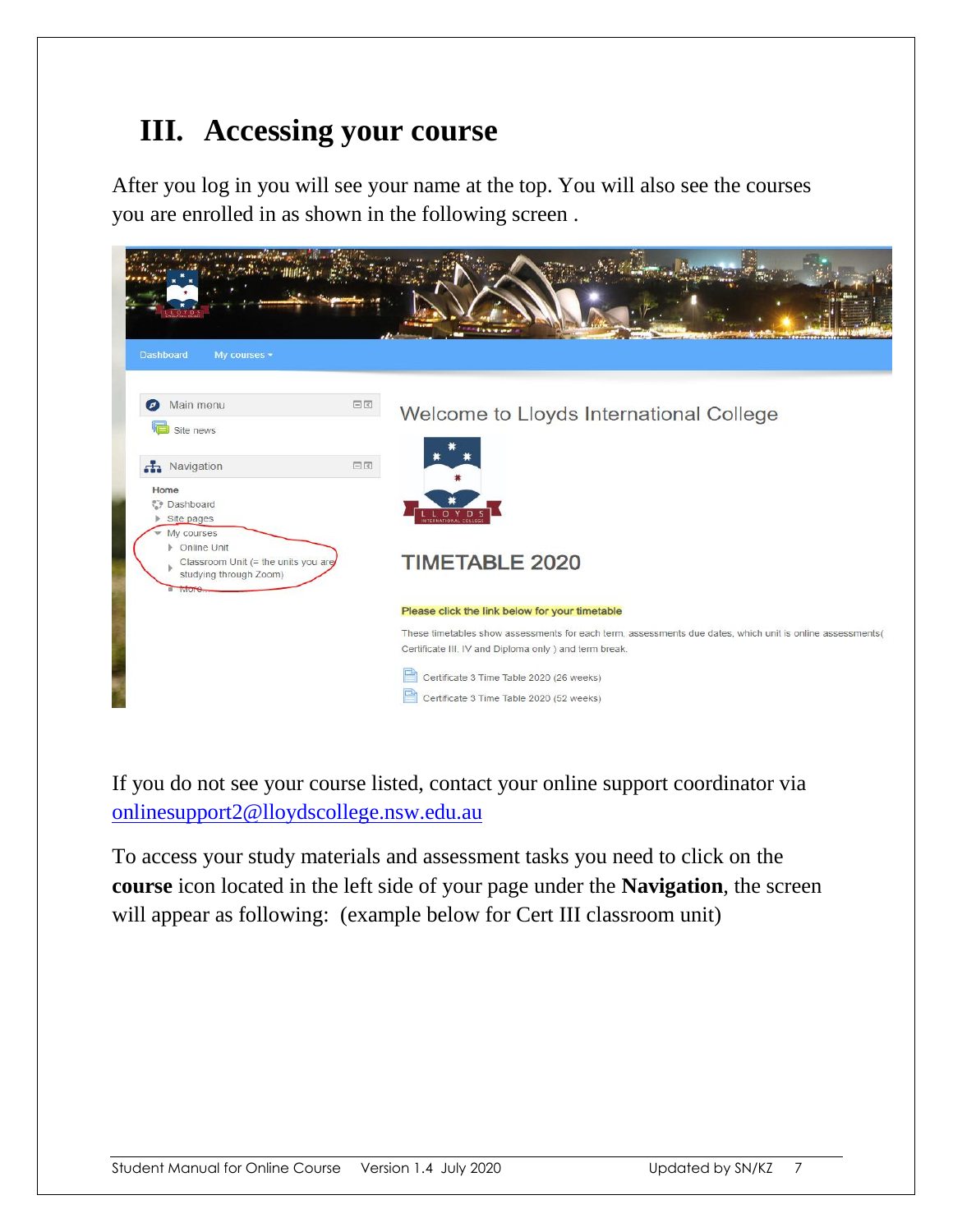| Main menu                                                                                                               | $\Box$<br>$\subset$ | Welcome to Lloyds International College                                                                   |
|-------------------------------------------------------------------------------------------------------------------------|---------------------|-----------------------------------------------------------------------------------------------------------|
| Site news                                                                                                               |                     |                                                                                                           |
| <b>A</b> Navigation                                                                                                     | $-<$                |                                                                                                           |
| Home                                                                                                                    |                     |                                                                                                           |
| <b>Dashboard</b>                                                                                                        |                     |                                                                                                           |
| Site pages                                                                                                              |                     |                                                                                                           |
| $\blacktriangleright$ My courses<br>▶ Online Unit                                                                       |                     |                                                                                                           |
| Classroom Unit (= the units you are<br>studying through Zoom)<br>LIC - BSB30115 - Certificate III in<br><b>Business</b> |                     | <b>TIMETABLE 2020</b>                                                                                     |
| LIC - BSB40215 - Certificate IV in                                                                                      |                     | Please click the link below for your timetable                                                            |
| <b>Business</b>                                                                                                         |                     | These timetables show assessments for each term, assessments due dates, which unit is online assessments( |
| LIC - BSB51918 - Diploma of<br>Leadership and Management                                                                |                     | Certificate III, IV and Diploma only ) and term break.                                                    |
| More                                                                                                                    |                     | Certificate 3 Time Table 2020 (26 weeks)                                                                  |
|                                                                                                                         |                     | Certificate 3 Time Table 2020 (52 weeks)                                                                  |
|                                                                                                                         |                     | Certificate 4 Time Table 2020                                                                             |
|                                                                                                                         |                     | Diploma TimeTable 2020                                                                                    |
|                                                                                                                         |                     | Advance Diploma Timetable 2020                                                                            |
|                                                                                                                         |                     | FD.                                                                                                       |

#### CLICK on the SUBJECT name **you are studying** (Please refer to the TIMETABLE on the home page)

| LIGHT DODOOTTO F GUTHIGARD IN INT<br><b>Business</b><br><del>BSBWHS302</del><br>$\overline{\phantom{a}}$ BSBFLM303 | This unit applies to individuals who use leadership skills including motivation, mentoring and coaching to<br>develop efficient, effective and unified teams and facilitate communication between team members and<br>management of the organisation. | 曲              |
|--------------------------------------------------------------------------------------------------------------------|-------------------------------------------------------------------------------------------------------------------------------------------------------------------------------------------------------------------------------------------------------|----------------|
| <b>Participants</b><br>Badges                                                                                      | <b>Study Materials</b>                                                                                                                                                                                                                                | TI             |
| $\triangle$ Competencies<br>$\Box$ Grades<br>▶ General                                                             | You must study all the Materials provided before working with your Assessment Tasks.<br>$P_{2}$                                                                                                                                                       | Go             |
| About this unit<br><b>Study Materials</b><br>Assessment Tasks(download)<br>٠                                       | Presentation-1<br>Presentation-2                                                                                                                                                                                                                      | $\bullet$<br>А |
| <b>Assessments Submission</b><br>ь<br>Links for Zoom training recorded<br>videos                                   | Presentation-3<br>Presentation-4                                                                                                                                                                                                                      | <b>No</b>      |
| BSBINN301<br>BSBADM311<br>LIC - BSB40215 - Certificate IV in                                                       | Assessment Tasks(download)                                                                                                                                                                                                                            |                |
| <b>Business</b><br>LIC - BSB51918 - Diploma of<br>Leadership and Management                                        | W<br>Assessment-Task-1<br>Assessment-Task-2                                                                                                                                                                                                           |                |
| More                                                                                                               | Assessment-Task-3                                                                                                                                                                                                                                     |                |
|                                                                                                                    | <b>Assessments Submission</b>                                                                                                                                                                                                                         |                |
|                                                                                                                    | Student must be competent in ALL tasks to complete this UOC successfully<br><b>Assessment Task 1</b>                                                                                                                                                  |                |
|                                                                                                                    | <b>Assessment Task 2</b>                                                                                                                                                                                                                              |                |
|                                                                                                                    | <b>Assessment Task 3</b>                                                                                                                                                                                                                              |                |
|                                                                                                                    | Links for Zoom training recorded videos                                                                                                                                                                                                               |                |
|                                                                                                                    | task 1 ideas and discussion 0.mp4                                                                                                                                                                                                                     |                |
|                                                                                                                    |                                                                                                                                                                                                                                                       |                |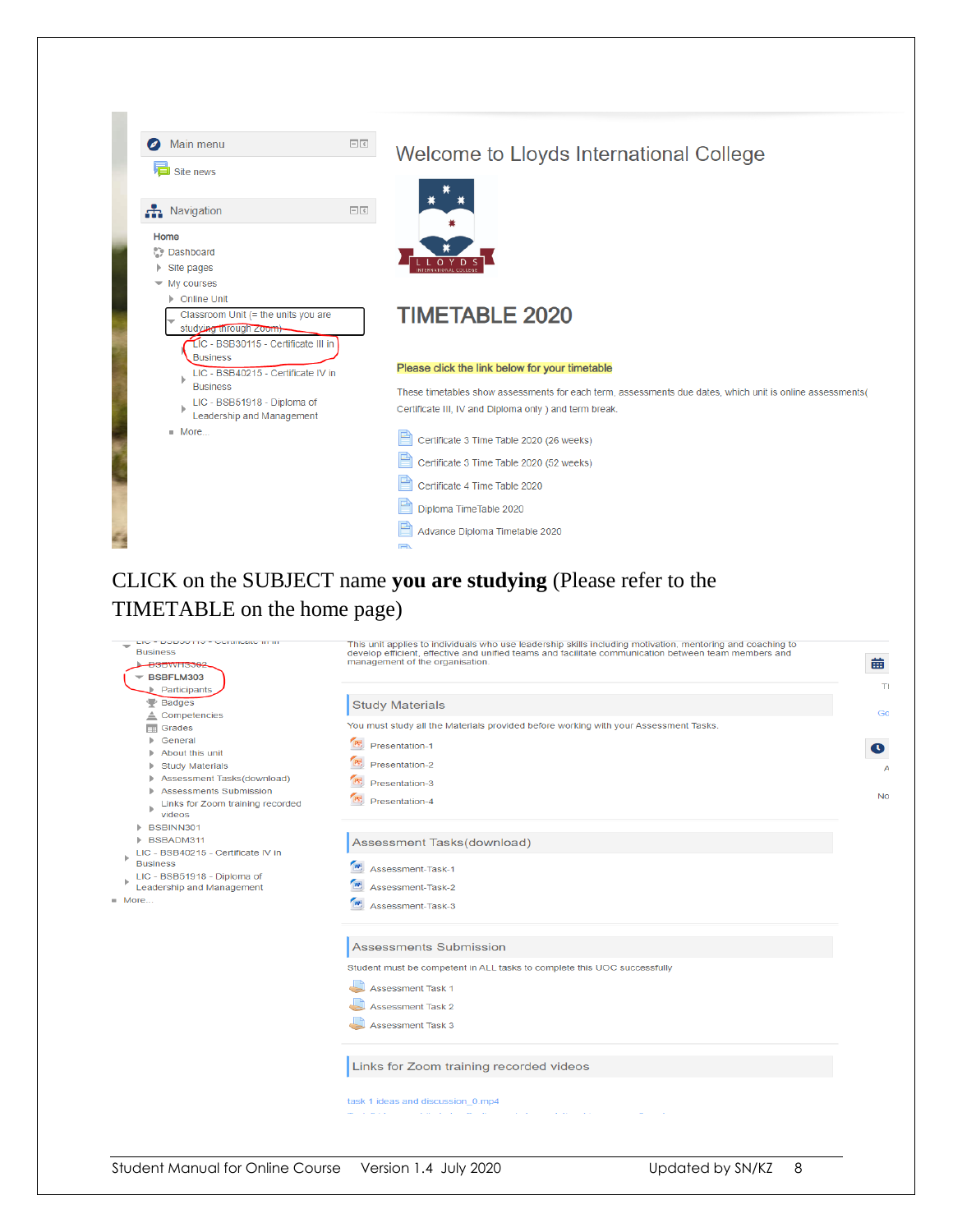#### **IV. Downloading Assessment Tasks (e.g. Task 1)**

| <b>Business</b><br>BSBWHS302<br>BSBFLM303<br>▼<br>Participants<br><b>Badges</b><br>Competencies<br>$\equiv$ Grades<br>General<br>About this unit<br><b>Study Materials</b><br>Assessment Tasks(download)<br><b>Assessments Submission</b><br>Links for Zoom training recorded<br>videos<br>BSBINN301<br>BSBADM311<br>LIC - BSB40215 - Certificate IV in<br><b>Business</b><br>LIC - BSB51918 - Diploma of<br>Leadership and Management<br>More | to matrialand ring and roadereinp oning mandaing motificials, moneting and opaching to<br>develop efficient, effective and unified teams and facilitate communication between team members and<br>management of the organisation.<br><b>Study Materials</b><br>You must study all the Materials provided before working with your Assessment Tasks.<br>$P_{\Sigma}$<br>Presentation-1<br>Presentation-2<br>$P_{\Sigma}$<br>Presentation-3<br>Presentation-4<br>Assessment Tasks(download)<br>W<br>Assessment-Task-1<br>Assessment-Task-2<br>W<br>Assessment-Task-3 | 曲<br>Upc<br>There a<br>Go to cal<br>$\mathbf \Omega$<br>Rec<br><b>Activity</b><br>No recer |
|------------------------------------------------------------------------------------------------------------------------------------------------------------------------------------------------------------------------------------------------------------------------------------------------------------------------------------------------------------------------------------------------------------------------------------------------|--------------------------------------------------------------------------------------------------------------------------------------------------------------------------------------------------------------------------------------------------------------------------------------------------------------------------------------------------------------------------------------------------------------------------------------------------------------------------------------------------------------------------------------------------------------------|--------------------------------------------------------------------------------------------|
|                                                                                                                                                                                                                                                                                                                                                                                                                                                | <b>Assessments Submission</b><br>Student must be competent in ALL tasks to complete this UOC successfully<br><b>Assessment Task 1</b><br><b>Assessment Task 2</b><br>Assessment Task 3                                                                                                                                                                                                                                                                                                                                                                             |                                                                                            |

#### **V. HOW TO submit your assessments**

 After you complete your assessment, see '**Assessments Submission**' and CHOOSE your task number

| ٠<br><b>Business</b><br><b>BSBWHS302</b><br>BSBFLM303                                                                                                                                                                                       | cand was appared to anarraname rate used readership brand anaroung covernation, coortening and sederating to<br>develop efficient, effective and unified teams and facilitate communication between team members and<br>management of the organisation. | 齒<br>Upci        |
|---------------------------------------------------------------------------------------------------------------------------------------------------------------------------------------------------------------------------------------------|---------------------------------------------------------------------------------------------------------------------------------------------------------------------------------------------------------------------------------------------------------|------------------|
| <b>Participants</b>                                                                                                                                                                                                                         |                                                                                                                                                                                                                                                         | There a          |
| Badges<br>≜<br>Competencies                                                                                                                                                                                                                 | <b>Study Materials</b>                                                                                                                                                                                                                                  | Go to cal        |
| $\Box$ Grades                                                                                                                                                                                                                               | You must study all the Materials provided before working with your Assessment Tasks.                                                                                                                                                                    |                  |
| General<br>Þ.                                                                                                                                                                                                                               | $\mathbf{P}_2$<br>Presentation-1                                                                                                                                                                                                                        | $\bullet$<br>Rec |
| About this unit<br>Þ.<br><b>Study Materials</b><br>Þ.                                                                                                                                                                                       | Presentation-2                                                                                                                                                                                                                                          | <b>Activity</b>  |
| Assessment Tasks(download)<br>Þ.                                                                                                                                                                                                            | $\mathbf{B}$<br>Presentation-3                                                                                                                                                                                                                          |                  |
| Assessments Submission<br>Links for Zoom training recorded<br>ь<br>videos<br>BSBINN301<br>ь.<br>BSBADM311<br>ь.<br>LIC - BSB40215 - Certificate IV in<br><b>Business</b><br>LIC - BSB51918 - Diploma of<br><b>Leadership and Management</b> | $\mathbf{R}$<br>Presentation-4                                                                                                                                                                                                                          | No recer         |
|                                                                                                                                                                                                                                             | Assessment Tasks(download)                                                                                                                                                                                                                              |                  |
|                                                                                                                                                                                                                                             | W<br>Assessment-Task-1                                                                                                                                                                                                                                  |                  |
|                                                                                                                                                                                                                                             | W<br>Assessment-Task-2                                                                                                                                                                                                                                  |                  |
| More                                                                                                                                                                                                                                        | W<br>Assessment-Task-3                                                                                                                                                                                                                                  |                  |
|                                                                                                                                                                                                                                             | <b>Assessments Submission</b><br>Student must be competent in ALL tasks to complete this UOC successfully<br><b>Assessment Task 1</b><br><b>Assessment Task 2</b><br><b>Assessment Task 3</b>                                                           |                  |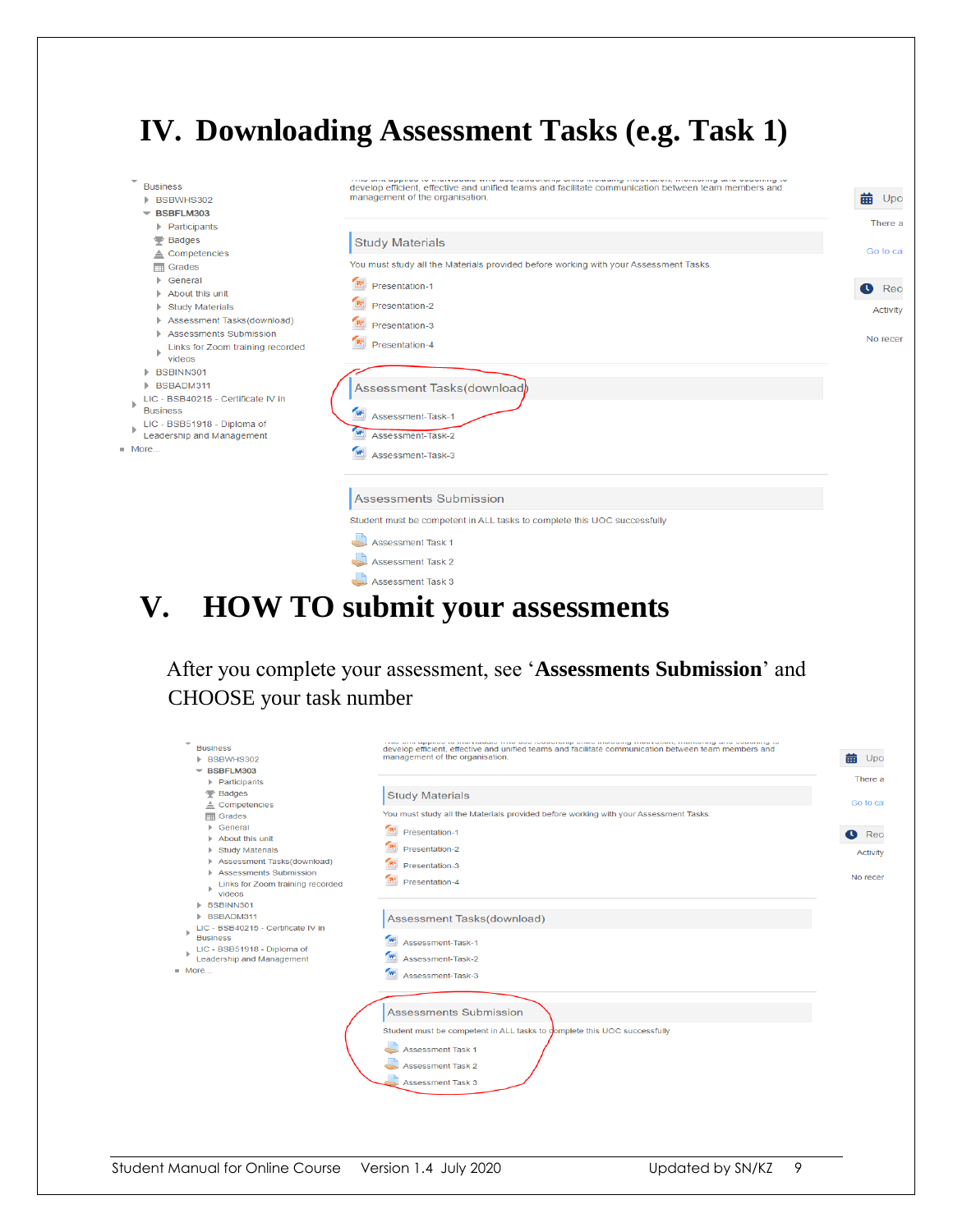### **VI.** CLICK on '**Add submission**' button as shown below:

Home > My courses > Lloyds College Courses Classroom (Zoom online class) > LIC - BSB30115 - Certificate III in Business > BSBWHS302 > Assessments Submission > Assessment-Task-2

| $\Box$<br>Ravigation<br>Home<br><b>Dashboard</b><br>$\triangleright$ Site pages<br>$\blacktriangleright$ My courses<br>Lloyds International College Online<br>Lloyds College Courses Classroom<br>$\overline{\phantom{0}}$<br>(Zoom online class)<br>LIC - BSB30115 - Certificate III in<br>$\overline{\phantom{a}}$<br><b>Business</b><br>▼ BSBWHS302<br>Participants<br><b>₩</b> Badges<br>$\triangle$ Competencies<br>$\equiv$ Grades<br>General<br>About this unit<br><b>Study Materials</b><br>Assessment Tasks(download)<br>Assessments Submission<br>Assessment-Task-1<br>The Alexandrian Street, A | Assessment-Task-2<br>Assessment-Task-2<br><b>Submission status</b> |                                                                                     |
|------------------------------------------------------------------------------------------------------------------------------------------------------------------------------------------------------------------------------------------------------------------------------------------------------------------------------------------------------------------------------------------------------------------------------------------------------------------------------------------------------------------------------------------------------------------------------------------------------------|--------------------------------------------------------------------|-------------------------------------------------------------------------------------|
|                                                                                                                                                                                                                                                                                                                                                                                                                                                                                                                                                                                                            | <b>Submission status</b>                                           | No attempt                                                                          |
|                                                                                                                                                                                                                                                                                                                                                                                                                                                                                                                                                                                                            | Grading status                                                     | Not graded                                                                          |
|                                                                                                                                                                                                                                                                                                                                                                                                                                                                                                                                                                                                            | Due date                                                           | Wednesday, 5 August 2020, 11:55 PM                                                  |
|                                                                                                                                                                                                                                                                                                                                                                                                                                                                                                                                                                                                            | Time remaining                                                     | 34 days 9 hours                                                                     |
|                                                                                                                                                                                                                                                                                                                                                                                                                                                                                                                                                                                                            | Last modified                                                      | ٠                                                                                   |
|                                                                                                                                                                                                                                                                                                                                                                                                                                                                                                                                                                                                            | Submission comments                                                | $\triangleright$ Comments (<br>Add submission<br>You have not made a submission yet |

#### **VII.**SELECT your completed assessment from your computer, drag and drop to the red circle area as show below.

| <b>Dashboard</b><br>My courses -                                                              | diamet.                       |                               |                                                                                                                                                                                                                                                              |
|-----------------------------------------------------------------------------------------------|-------------------------------|-------------------------------|--------------------------------------------------------------------------------------------------------------------------------------------------------------------------------------------------------------------------------------------------------------|
| $\bullet$ $\leftarrow$ $\leftarrow$ Search Downloads<br>New folder<br>E-mail<br>Burn<br>Print | $   -$ Task-2<br>Q<br>$E - T$ |                               | Home > My courses > Lloyds College Courses Classroom (Zoom online class) > LIC - BSB30115 - Certificate III in Business > BSBWHS302 > Assessments Submission > Assessment-Task-2 > Edit submission<br>Maximum size for new files: 1MB maximum attachments: 5 |
| Name                                                                                          | Date                          | $D$ is                        | ■ ■ 国                                                                                                                                                                                                                                                        |
| 2020 BSBMGT616 Task + MGs.zip                                                                 | 17/06                         |                               |                                                                                                                                                                                                                                                              |
| ind Assessment-Task-2.docx                                                                    | 17/06                         | $\triangleright$ $\Box$ Files |                                                                                                                                                                                                                                                              |
| Dresentation-                                                                                 | 17/06                         |                               |                                                                                                                                                                                                                                                              |
| Copy_of_Diploma_TimeTable_2020_v2_2_2.pdf                                                     |                               |                               |                                                                                                                                                                                                                                                              |
| Modern_configuration_TPLINK_Win7.pdf                                                          | 15/06                         |                               |                                                                                                                                                                                                                                                              |
| MG Task 1-20200612T061636Z-001.zip                                                            | 12/06                         |                               |                                                                                                                                                                                                                                                              |
| Declaration_letter_LIC_VET_v12editable.pdf                                                    | 12/06                         |                               | and drop files here to add them<br>ou can                                                                                                                                                                                                                    |
| A CANCELLATION_REQUEST_FORM_VOL_2_v1_0_editable.pdf                                           | 12/06                         |                               |                                                                                                                                                                                                                                                              |
| Cert_IV_TimeTable_2020_v2.pdf                                                                 | 12/06                         |                               |                                                                                                                                                                                                                                                              |
| A Cert_III_TimeTable_2020_v2_2_52_weeks.pdf                                                   | 12/06                         |                               |                                                                                                                                                                                                                                                              |
| Cert_III_TimeTable_2020_6mths_v1_1.pdf                                                        | 12/06                         |                               |                                                                                                                                                                                                                                                              |
| Diploma_TimeTable_2020_v2.pdf                                                                 | 12/06                         | Save changes                  | Cancel                                                                                                                                                                                                                                                       |
| AQTF_LearnerQuestionnaireLQ_005_editable.pdf                                                  | 11/06                         |                               |                                                                                                                                                                                                                                                              |
| a class-course_change_request_ELT_v5_2 editable.pdf                                           | 10/06<br>10/06                |                               |                                                                                                                                                                                                                                                              |
| GetStartedWithZoomSharing.pdf<br>BSBWHS6051F.zip                                              | 9/06/                         |                               |                                                                                                                                                                                                                                                              |
|                                                                                               |                               |                               |                                                                                                                                                                                                                                                              |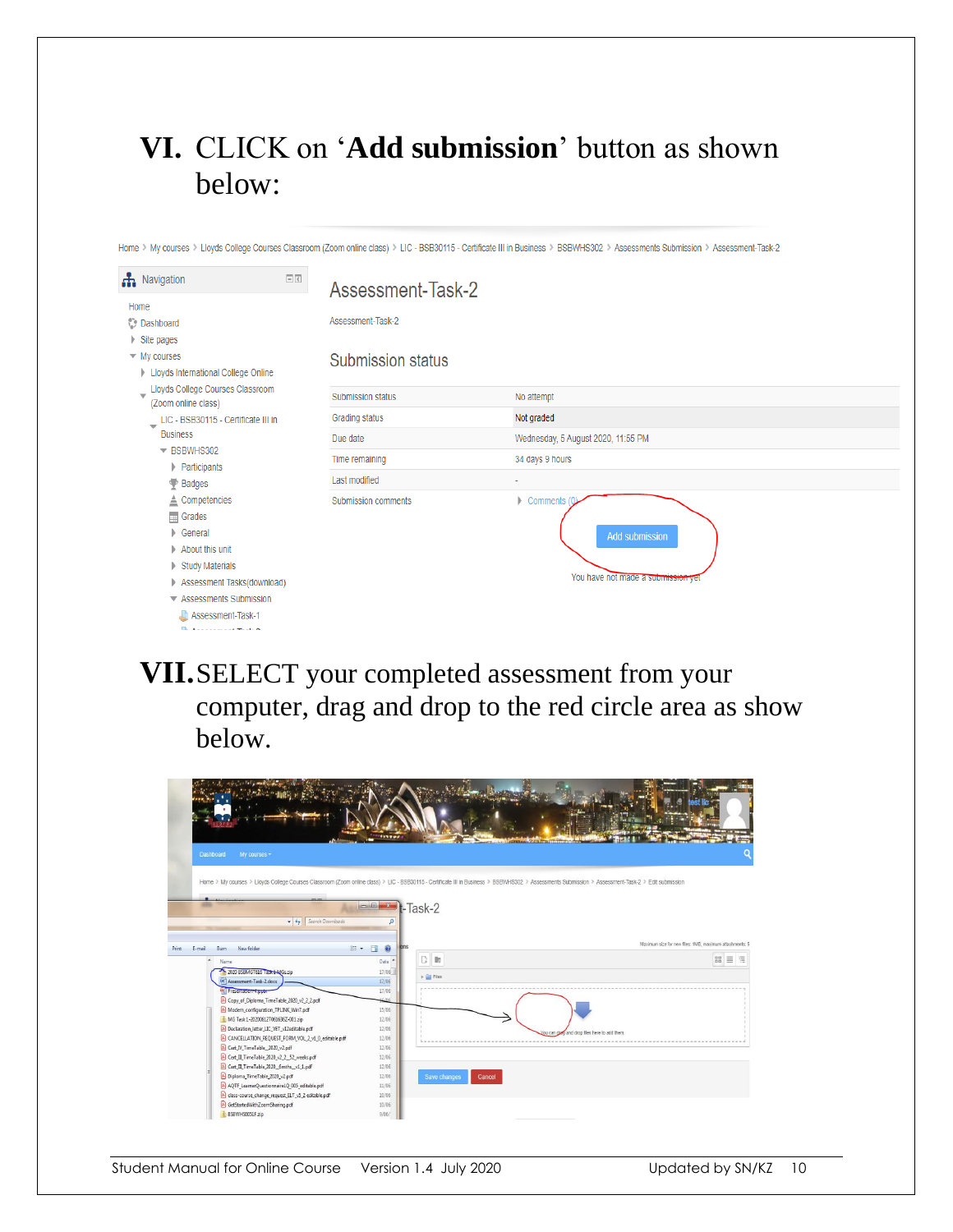#### **VIII. CLICK 'Save changes' button to save your work**

Home > My courses > Lloyds College Courses Classroom (Zoom online class) > LIC - BSB30115 - Certificate III in Business > BSBWHS302 > Assessments Submission > Assessment-Task-2 > Edit submission

| Ravigation                                                                                        | $\overline{\phantom{a}}$<br>Assessment-Task-2 |                                            |
|---------------------------------------------------------------------------------------------------|-----------------------------------------------|--------------------------------------------|
| Home                                                                                              |                                               |                                            |
| Dashboard                                                                                         | Assessment-Task-2                             |                                            |
| $\triangleright$ Site pages                                                                       |                                               | Maximum size for new                       |
| $\blacktriangleright$ My courses                                                                  | <b>File submissions</b>                       |                                            |
| <b>Lloyds International College Online</b>                                                        |                                               | 腰齿<br>Q.                                   |
| Lloyds College Courses Classroom<br>$\overline{\phantom{0}}$<br>(Zoom online class)               |                                               | $\blacktriangleright$ $\blacksquare$ Files |
| LIC - BSB30115 - Certificate III in<br>$\overline{\phantom{a}}$<br><b>Business</b><br>▼ BSBWHS302 |                                               |                                            |
| Participants<br>Badges                                                                            |                                               |                                            |
| $\triangle$ Competencies<br>$\Box$ Grades                                                         |                                               | Assessment-Task-                           |
| $\triangleright$ General                                                                          |                                               |                                            |
| About this unit                                                                                   |                                               |                                            |
| Study Materials                                                                                   |                                               | Save changes<br>Cancel                     |
| Assessment Tasks(download)                                                                        |                                               |                                            |
| ▼ Assessments Submission                                                                          |                                               |                                            |
| Assessment-Task-1                                                                                 |                                               |                                            |
| Announced Took 2                                                                                  |                                               |                                            |

#### **IX. HOW TO Edit your assessment**

You can still edit your submitted assessment *by the due date. CLICK* on '**Edit submission**'.

| <b>A</b> Navigation<br>日間<br>Assessment-Task-2<br>Assessment-Task-2<br><b>Dashboard</b><br>Site pages<br>▼ My courses<br>Submission status<br>> Lloyds International College Online<br>Uloyds College Courses Classroom<br>Submission status<br>Submitted for grading<br>(Zoom online class)<br>Not graded<br>Grading status<br>LIC - BSB30115 - Certificate III in<br>$\overline{\mathbf{v}}$<br><b>Business</b><br>Due date<br>Wednesday, 5 August 2020, 11:55 PM<br>▼ BSBWHS302<br>34 days 9 hours<br>Time remaining<br>Participants<br>I ast modified<br>Thursday, 2 July 2020, 2:14 PM<br>₩ Badges<br>署<br>≜ Competencies<br>File submissions<br>Assessment-Task-2.docx<br>Grades<br>Ceneral<br>Comments (0)<br>Submission comments |  |
|------------------------------------------------------------------------------------------------------------------------------------------------------------------------------------------------------------------------------------------------------------------------------------------------------------------------------------------------------------------------------------------------------------------------------------------------------------------------------------------------------------------------------------------------------------------------------------------------------------------------------------------------------------------------------------------------------------------------------------------|--|
|                                                                                                                                                                                                                                                                                                                                                                                                                                                                                                                                                                                                                                                                                                                                          |  |
|                                                                                                                                                                                                                                                                                                                                                                                                                                                                                                                                                                                                                                                                                                                                          |  |
|                                                                                                                                                                                                                                                                                                                                                                                                                                                                                                                                                                                                                                                                                                                                          |  |
|                                                                                                                                                                                                                                                                                                                                                                                                                                                                                                                                                                                                                                                                                                                                          |  |
|                                                                                                                                                                                                                                                                                                                                                                                                                                                                                                                                                                                                                                                                                                                                          |  |
|                                                                                                                                                                                                                                                                                                                                                                                                                                                                                                                                                                                                                                                                                                                                          |  |
|                                                                                                                                                                                                                                                                                                                                                                                                                                                                                                                                                                                                                                                                                                                                          |  |
|                                                                                                                                                                                                                                                                                                                                                                                                                                                                                                                                                                                                                                                                                                                                          |  |
|                                                                                                                                                                                                                                                                                                                                                                                                                                                                                                                                                                                                                                                                                                                                          |  |
|                                                                                                                                                                                                                                                                                                                                                                                                                                                                                                                                                                                                                                                                                                                                          |  |
|                                                                                                                                                                                                                                                                                                                                                                                                                                                                                                                                                                                                                                                                                                                                          |  |
|                                                                                                                                                                                                                                                                                                                                                                                                                                                                                                                                                                                                                                                                                                                                          |  |
|                                                                                                                                                                                                                                                                                                                                                                                                                                                                                                                                                                                                                                                                                                                                          |  |
|                                                                                                                                                                                                                                                                                                                                                                                                                                                                                                                                                                                                                                                                                                                                          |  |
| About this unit                                                                                                                                                                                                                                                                                                                                                                                                                                                                                                                                                                                                                                                                                                                          |  |
| Study Materials<br><b>Edit submission</b>                                                                                                                                                                                                                                                                                                                                                                                                                                                                                                                                                                                                                                                                                                |  |
| Assessment Tasks(download)                                                                                                                                                                                                                                                                                                                                                                                                                                                                                                                                                                                                                                                                                                               |  |
| <b>v</b> Assessments Submission<br>You can still make changes to your submission                                                                                                                                                                                                                                                                                                                                                                                                                                                                                                                                                                                                                                                         |  |
| Assessment-Task-1                                                                                                                                                                                                                                                                                                                                                                                                                                                                                                                                                                                                                                                                                                                        |  |
| Assessment-Task-2<br>Assessment-Task-3                                                                                                                                                                                                                                                                                                                                                                                                                                                                                                                                                                                                                                                                                                   |  |